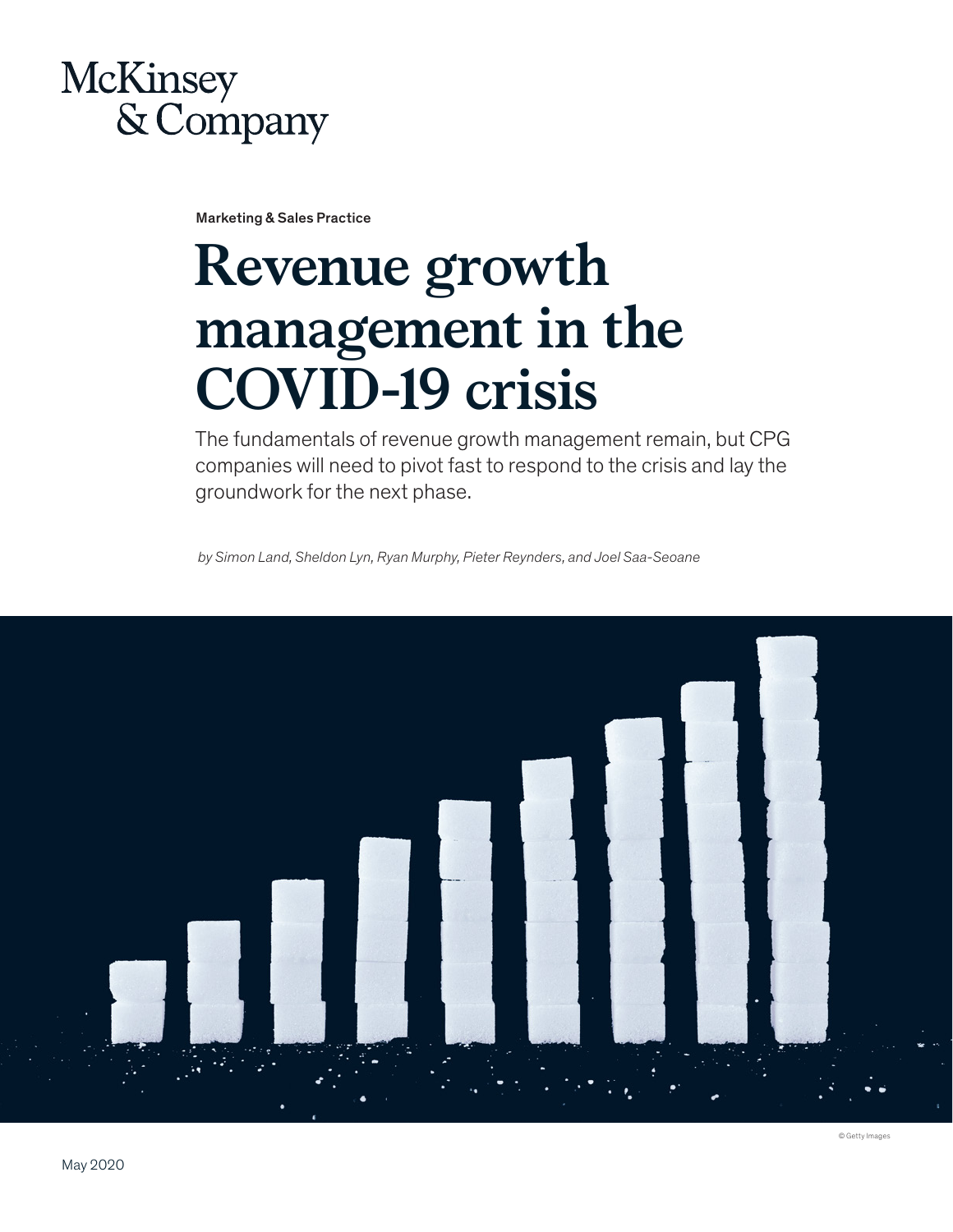The coronavirus outbreak is first and foremost a humanitarian crisis. As the situation evolves, the number-one priority for all companies must be the health and safety of employees and customers. At the same time, consumer-packaged-goods (CPG) leaders are facing an increasingly unpredictable and dynamic economic future, which will require thoughtful action to guide their business through the crisis.

Broadly, companies are focusing on three phases of action. The first is to navigate the now by safeguarding and protecting their employees, their customers, and the viability of their business.<sup>1</sup> The second is to reorient the business so it can navigate the disruption and plan for the recovery. Finally, the most sophisticated companies are already positioning their business for the next normal after the crisis. Revenue growth management (RGM)—the discipline of driving sustainable, profitable growth through a range of strategies around assortment, promotions, trade management, and pricing—has an important role to play in phases two and three.

RGM strategies have traditionally allowed top performers to generate profits that they can

reinvest in innovation and brand building. Sustaining this approach through the crisis will be a major challenge, as some categories have seen demand crater, and most consumers are bracing for a weak economic outlook. (Only 35 percent of US consumers were optimistic or very optimistic about economic conditions after COVID-19,<sup>2</sup> and only 10 to 15 percent in Italy, France, Spain, and the UK. $3$ )

#### **Navigate the disruption**

The crisis has affected consumer-goods companies in very different ways through changes in consumer behavior across several dimensions: category consumption, channel selection, shopper trip frequency, brand preference, and media consumption. (For an overview of these changes and their implications for demand, see *Rapidly forecasting demand and adapting commercial strategies in a pandemic*.)

These changes in consumer behavior require a new type of rapid planning, with a high level of uncertainty around the magnitude and duration of changes in consumer behavior. We recommend a "SPRINT" approach, which can be completed in four to six weeks (Exhibit 1).

#### Exhibit 1 Navigating the crisis calls for rapid and coordinated execution of a SPRINT-based plan.  $\mathsf{Exhibit}\ 1$

Revenue response



Size and prioritize revenue exposure



Revamp marketing plans



Integrate e-commerce



Navigate RGM adjustments



Team up with customers and execute

Project demand

<sup>&</sup>lt;sup>1</sup> See "How Consumer Goods companies can prepare for the next normal," April 17, 2020, McKinsey.com.

 $2$ See "Survey: US Consumer sentiment during the coronavirus crisis," April 29, 2020, McKinsey.com.

 $^3$  McKinsey & Company COVID-19 Consumer Pulse surveys, conducted globally between April 2 and April 19, 2020. All data relating to surveys are based on the McKinsey Global Consumer Pulse surveys conducted weekly since March 26 and expected to continue for the remainder of the COVID-19 pandemic. The most recent surveys for each country, usually including a comparison with the two previous weeks, are accessible at "Global surveys of consumer sentiment during the coronavirus crisis" on McKinsey.com. Not all dated surveys cited in this article are still available online, since older data are removed as surveys are updated. We will continue to provide in footnotes the relevant dates for which the data in this article were compiled, even if they are no longer available online.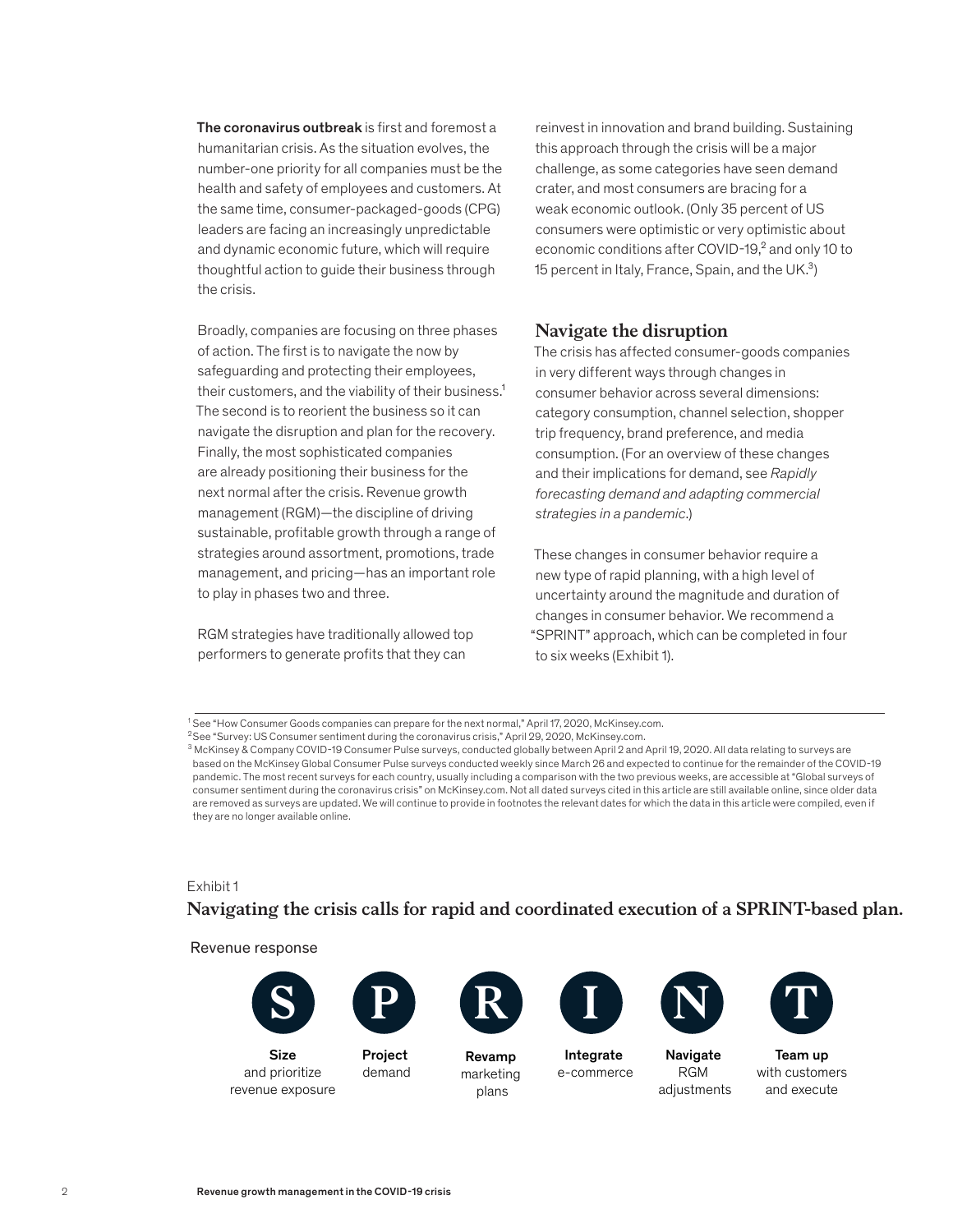The essence of the SPRINT model is to develop a view of the expected revenue and margin evolution of the business based on each category-level demand archetype, and then to design appropriate actions across multiple commercial dimensions. The SPRINT model is comprehensively laid out in *Rapidly forecasting demand and adapting commercial strategies in a pandemic*. We focus here on the RGM component in step 5 ('N'):

*Navigate RGM adjustments with caution.* Coupled with supply realities, any demand spikes or dropoffs will create opportunities and challenges for CPGs. With respect to the four core aspects of RGM (pricing, promotions, assortment and portfolio, and trade), companies need to tread carefully. Any action on RGM should abide by the principle of building stronger relationships with

customers and consumers (for example, by extending payment terms for more vulnerable customers or by delaying planned price increases on essentials). At the same time, there will be value-driving actions to take (Exhibit 2).

### **Plan for the next normal**

Even as companies work nonstop to stabilize their business, we believe it is critical to allocate significant time to planning for the postcrisis phase. It can be as simple as executives spending a few hours every week thinking ahead, or as committed as assigning a specific team responsibility for creating RGM plans for 2021 and beyond. To succeed at RGM in the next normal, CPG companies need to focus on consumers, shoppers, and customers, and define scenarios for each.

## Exhibit 2

# **RGM in a crisis requires strategic choices.** RGM in a crisis requires strategic choices.

| Core aspects<br>of RGM      | What to do                                                                                                                                                                                                            | What to avoid                                                                                                                                                             |
|-----------------------------|-----------------------------------------------------------------------------------------------------------------------------------------------------------------------------------------------------------------------|---------------------------------------------------------------------------------------------------------------------------------------------------------------------------|
| Pricing                     | Consider planned, moderate price adjustments on<br>non-essentials                                                                                                                                                     | Increase price on essentials                                                                                                                                              |
| <b>Promotions</b>           | Shift promo spend to defend share in categories with<br>surging demand and where there is a risk of switching<br>as tolerance for trying new brands increases                                                         | Run "business as usual" promotions that are<br>inefficient or where supply constraints limit<br>the ability to support higher demand                                      |
| Assortment<br>and portfolio | Streamline the assortment to most productive SKUs to<br>drive logistics/store operations efficiencies<br>Reconsider timing of product launches to account for<br>delayed consumer demand and supply-chain disruptions | Pushing higher-priced variants of products<br>simply to improve profitability                                                                                             |
| <b>Trade</b>                | Reinforce performance principles of trade terms (eg,<br>customers with strongest performance orientation<br>are prioritized for investments, including supply)                                                        | Take actions that could affect the viability of<br>more vulnerable customers (eg, find ways to<br>extend payment terms rather than making<br>aggressive collection moves) |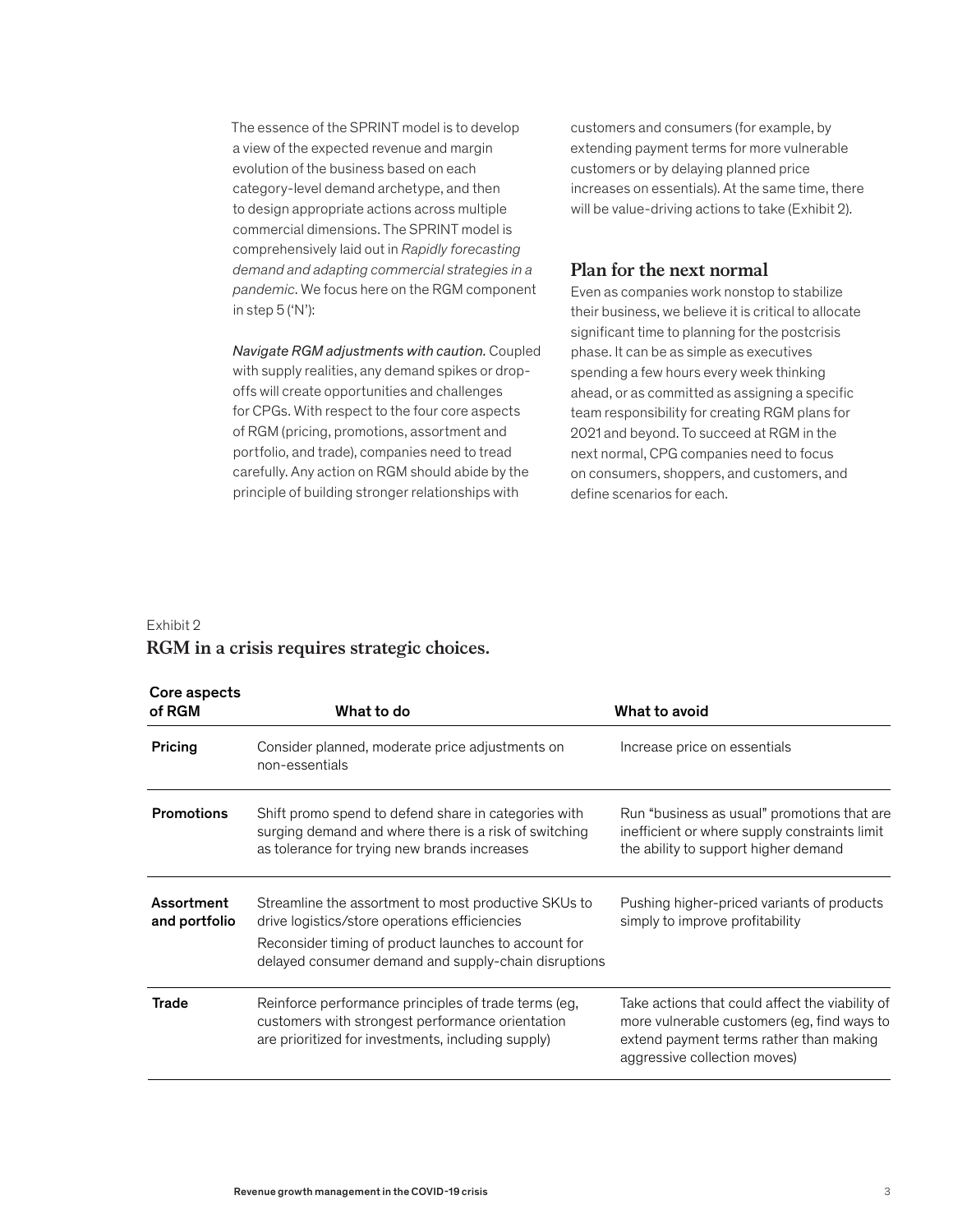#### **Consumers**

#### *Product and brand preferences—leading to assortment and pricing changes*

Stockpiling and product unavailability are disrupting consumers' traditional preferences for specific brands or product attributes, especially in categories deemed essential. As a result, 30 to 40 percent of US consumers and 65 to 75 percent of those in India and Vietnam have already tried alternative brands or products during COVID-19.<sup>4</sup> The expected postcrisis recession is likely to exacerbate this trend as consumers look for and switch to more affordable options.

To respond, CPGs will need to make assortment and pricing changes:

- Re-evaluate portfolio positioning and packprice architecture, and consider whether to change the pricing for certain SKUs or launch new packs that are more affordable or convenient. One coffee-subscription company saw growing consumer demand for its homedelivered coffee and made a five-pound pack, normally reserved for wholesale, available to end consumers online, which was an instant hit.<sup>5</sup>
- Consider whether they need new sub-brands with a differentiated proposition, specifically as an affordability play or to fulfill needs that matter more to consumers post-COVID-19.
- Consider whether to invest in a specific growth category through innovation or M&A. As an example, many manufacturers of beauty and personal-care products have started to produce alcohol gels to support health workers and their communities. Now, with increased demand for hygiene products,

should these become part of their standard offering?

— Address health concerns, in particular hygiene-conscious packaging. Examples are beverage companies adding aluminum-foil tops on cans or fresh-food producers packing products. Notably, these changes will also need to align with consumers' rising standards on sustainability.

#### *Consumption occasions— leading to assortment and promotions changes*

The shift to at-home consumption may become structural as consumer habits around working from home or spending social time outside change. Since the impact would vary by category, consumer-goods companies need to have a clear understanding of this evolution by holding new consumer-usage panels more frequently or using new household-penetration data in more detail.

Early evidence from China also suggests that some of the consumption occasions most impacted by COVID-19 are not likely to return quickly to precrisis levels, and recovery is not uniform across the country. In Tier-1 cities, sales in restaurants and food service in early March (with reopening rates above 90 percent) were still 40 percent lower than in December 2019.<sup>6</sup>

CPG companies will need to leverage these insights to develop new occasion-led assortment and promotion strategy changes. If occasion insights are not yet a significant input to activation and innovation strategy, now may be the time to bring them forward. This can lead to developing products better suited to new or more important occasions, reallocating communication investment toward them, and improving the activation of products to match the occasions. Several wine

<sup>4</sup>Consumer Pulse surveys: US 3/19–20, 2020; India 4/10–13, 2020; Vietnam 4/18–21, 2020.

<sup>&</sup>lt;sup>5</sup>Meggen Taylor, "Trade coffee launches a five-pound bag to satisfy consumer demand and to keep their roasting partners in business during the pandemic ," *Forbes*, April 7, 2020, www.forbes.com.

<sup>6</sup>MIYA payment engine data. Tier-1 cities are Beijing, Shanghai, Guangzhou, and Shenzhen.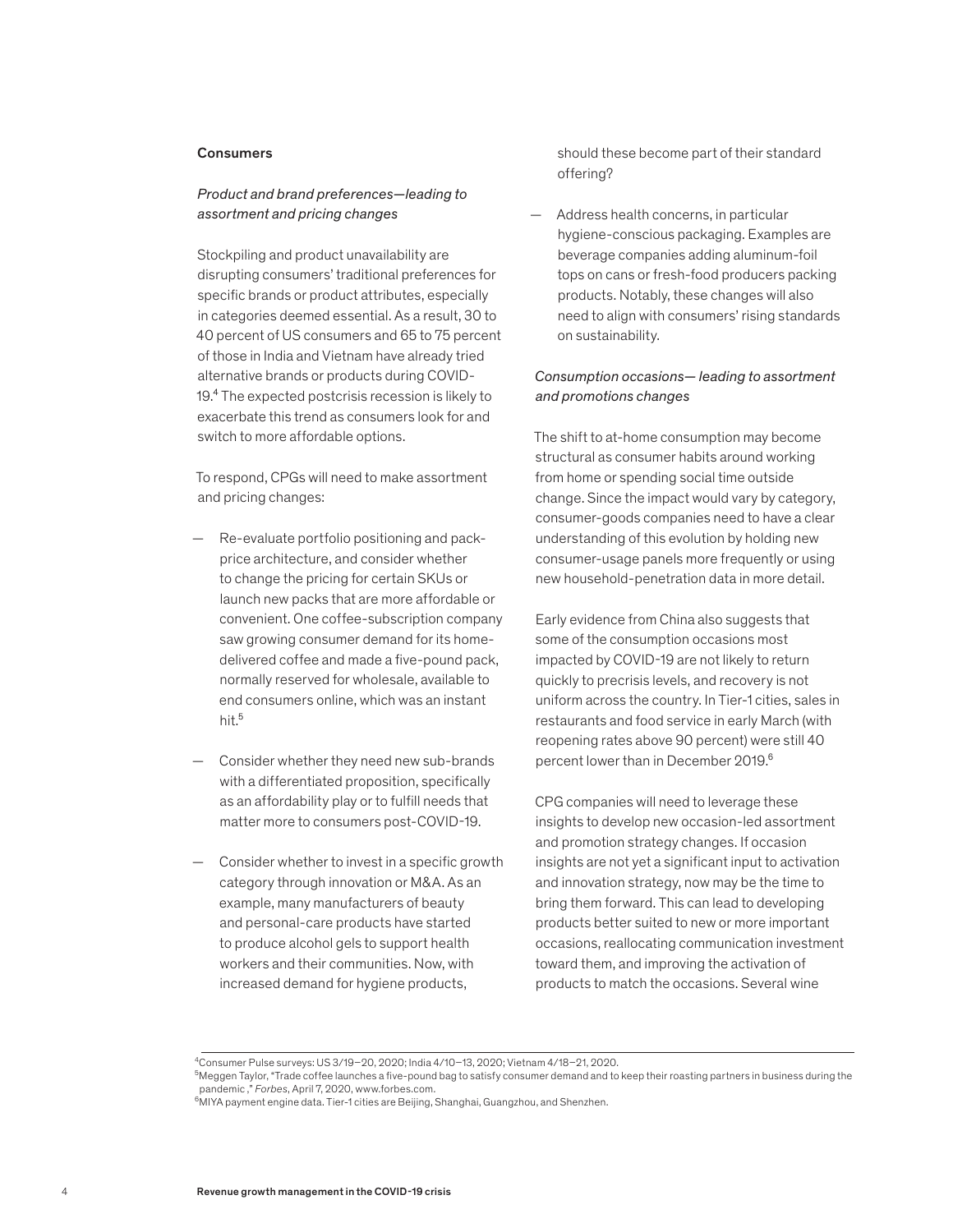companies, for example, have started to offer virtual educational wine tastings, with complimentary at-home delivery.

#### **Shoppers**

### *Shopping occasions / missions—leading to promotions changes*

Stock-up missions in grocery retail significantly increased during the initial crisis and may continue to be more functional, shorter, fewer in number, and higher in ticket value. In addition, the shopper may change: in China, male shoppers at brick-andmortar stores increased more than 50 percent during the crisis.<sup>7</sup>

With consumers spending less time in stores, space for second placements is potentially restricted due to social distancing and a changing shopper profile. CPG companies need to redesign their promotional plans and reallocate budgets, including stimulating new-promotion volume uplifts, returns on investment, and reflecting changes in the assortment focus.

#### *Channel and store preferences—leading to assortment and trade management changes*

Shoppers are trying new ways of shopping and many may stick with them, leading to dramatic channel shifts:

— E-commerce is growing, albeit at vastly different speeds in different places. US grocery e-commerce household penetration increased from 13 percent before the pandemic to more than 31 percent in late March.<sup>8</sup> This acceleration is likely to remain to some extent after lockdowns are over, with consumers in Asia expecting to shop online significantly more after

the crisis than they did before: +15 percent in China, +16 percent in Indonesia, +38 percent in India, and +47 percent in Vietnam.<sup>9</sup>

— Bricks-and-mortar retail is seeing a substantial change in store mix and shopper experience. For example, in Europe, 14 percent of shoppers switched to a discount store, and in the US, 17 percent of shoppers were already going to new stores during the COVID-19 situation. In China, 50 percent of shoppers who had changed stores reported they do not intend to shift back  $10$ 

Various data sources and analysis techniques can help CPGs monitor these shopping habits very closely. For example, shopper surveys and geospatial-location data can shed light on how shopping behaviors and missions are changing and given how fast the crisis is evolving, weekly or monthly updates are desirable.

Companies should start positioning themselves now to succeed by:

- accelerating efforts to win in growing purchasing channels such as e-commerce and click & collect, including expanding e-category management capabilities and providing easyto-handle, e-commerce-specific packaging. A consumer products brand, for example, refocused its promotional budget on its own website, offering over 50 percent discounts to match customers' changes in channel focus.
- ensuring sufficient product availability and distribution of a "must-have assortment" across all store types. Companies could also consider having a presence in the discount channel, provided they carefully assess the tradeoffs of such a move.

<sup>7</sup> Consumer Pulse surveys: China survey 3/21–23, 2020.

<sup>8</sup> Brick Meets Click and ShopperKit Online Shopping surveys: August 21-23, 2019, and March 23-25, 2020.

<sup>9</sup> Consumer Pulse surveys: Vietnam 4/18–21/2020; China 4/8–13, 2020; Indonesia 4/10–12, 2020; India 4/10–13, 2020.

<sup>10</sup>Consumer Pulse surveys: Europe (including Italy, France, Germany, Spain, UK, and Portugal) 4/16–19, 2020; US 3/19–22, 2020; China 3/21– 23, 2020.